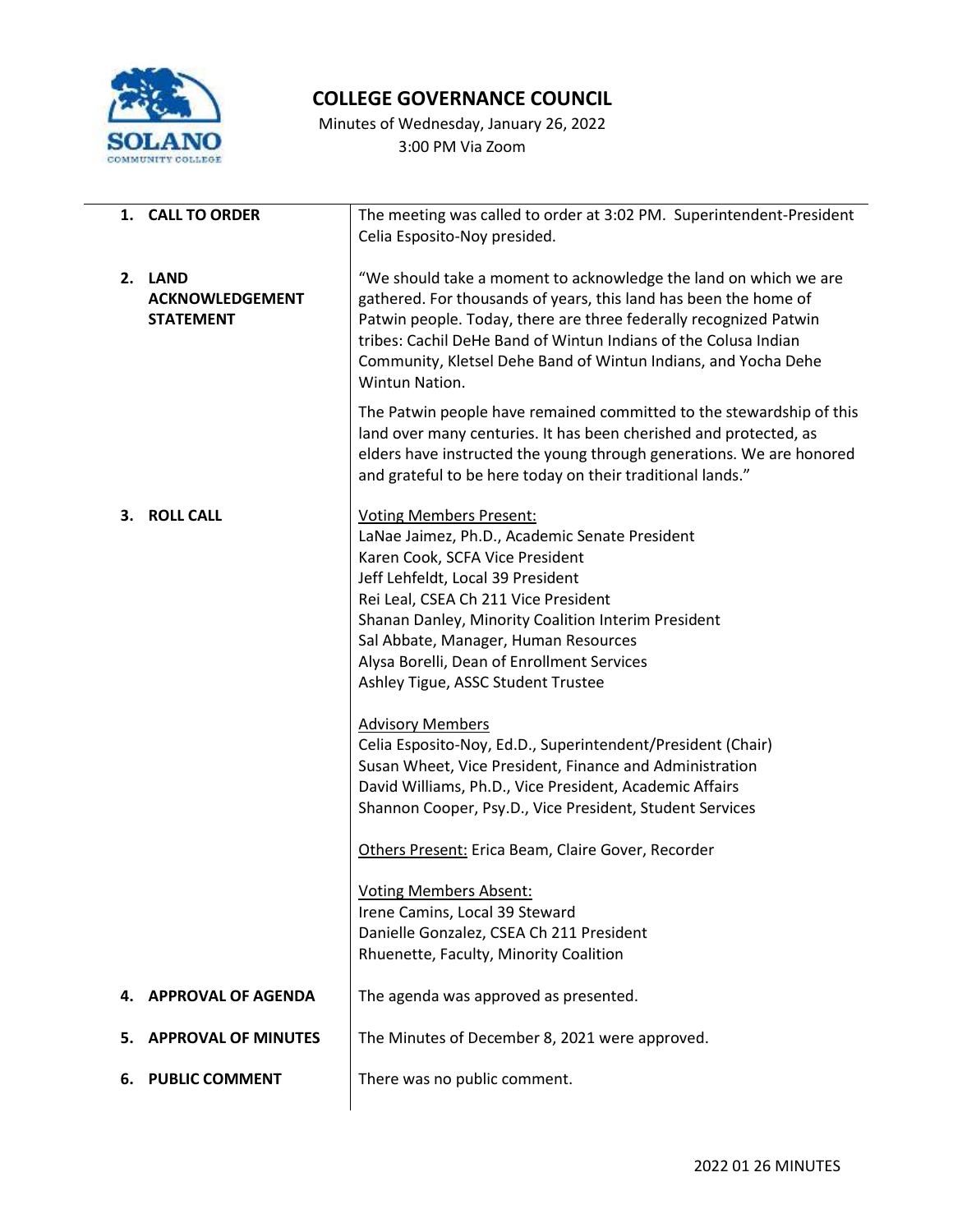| 7. | SUPERINTENDENT-                                                                                                                         |                                                                                                                                                                                                                                                                                                                                                                                                                                            |
|----|-----------------------------------------------------------------------------------------------------------------------------------------|--------------------------------------------------------------------------------------------------------------------------------------------------------------------------------------------------------------------------------------------------------------------------------------------------------------------------------------------------------------------------------------------------------------------------------------------|
|    | <b>PRESIDENT REPORT</b>                                                                                                                 | A continued state of emergency impacts the ability of this council to                                                                                                                                                                                                                                                                                                                                                                      |
|    | S-P Celia Esposito-Noy                                                                                                                  | meet safely in person. A resolution was presented to continue to hold                                                                                                                                                                                                                                                                                                                                                                      |
|    | (a) Resolution to Meet                                                                                                                  | College Governance Council meeting virtually.                                                                                                                                                                                                                                                                                                                                                                                              |
|    | Remotely                                                                                                                                | Action: PASSED 8 Ayes, 0 Nays, 0 Abstentions                                                                                                                                                                                                                                                                                                                                                                                               |
|    |                                                                                                                                         |                                                                                                                                                                                                                                                                                                                                                                                                                                            |
|    | (b) Remote Work Board                                                                                                                   | A draft Board Policy (BP) on Remote Work was first presented to this                                                                                                                                                                                                                                                                                                                                                                       |
|    | <b>Policy</b>                                                                                                                           | council on December 8, 2021 as an information item. This policy<br>pertains to regular classified employees and classified and academic<br>managers. The policy would allow some services to continue to be<br>offered remotely after the pandemic and allow employees to work<br>remote or have a hybrid arrangement. This BP was presented today by<br>Sal Abbate as action item.<br>Action: PASSED 8 Ayes, 0 Nays, 0 Abstentions        |
|    | (c) Remote Work<br>Administrative<br>Procedure                                                                                          | A draft Administrative Procedure on Remote work was presented by Sal<br>Abbate for action. This procedure was presented as information item<br>on December 8, 2021. We will continue to refine these procedures.<br>Feedback must be provided to Sal Abbate before February 11.<br>The group agreed to continue to refine and implement<br>Remote Work Procedures.                                                                         |
|    |                                                                                                                                         | Although, the Remote Work Board Policy and Administrative Procedure<br>are not applicable to faculty, Dr. Jaimez will share the information with<br>Academic Senate.                                                                                                                                                                                                                                                                       |
|    | (d) Flying Commemorative<br><b>Flag Policy</b>                                                                                          | A new policy on Flying Commemorative Flags was presented by S-P<br>Esposito-Noy as an information item. This pertains to placement of<br>flags (other than the U.S. Flag or California State Flag) on public flag<br>poles on campus, and describes how and when they shall be displayed.<br>Provide feedback to S-P Esposito-Noy by next Friday, February 4.                                                                              |
| 8. | <b>ACADEMIC AFFAIRS</b><br><b>REPORT</b><br><b>VP David Williams</b><br>(a) Update on<br><b>Summer/Fall Course</b><br><b>Scheduling</b> | VP Williams provided an update on the Summer and Fall schedules.<br>The deans are working with faculty on the summer schedule. This<br>summer we will offer mostly lecture courses. They generally fill well.<br>Depending on the COVID situation, it may be possible to bring more<br>classes back for summer, particularly science labs or courses where<br>students struggle. The goal is to release the Summer schedule on<br>March 1. |
|    |                                                                                                                                         | We are waiting on faculty negotiations in order to build the Fall<br>schedule. We are looking for the opportunity to build a robust online<br>schedule with in-person offerings. The goal is to release the Fall<br>schedule before March 20.                                                                                                                                                                                              |
|    |                                                                                                                                         | Priority registration dates are still to be determined. Priority<br>registration will likely begin upon return from spring break, April 18.                                                                                                                                                                                                                                                                                                |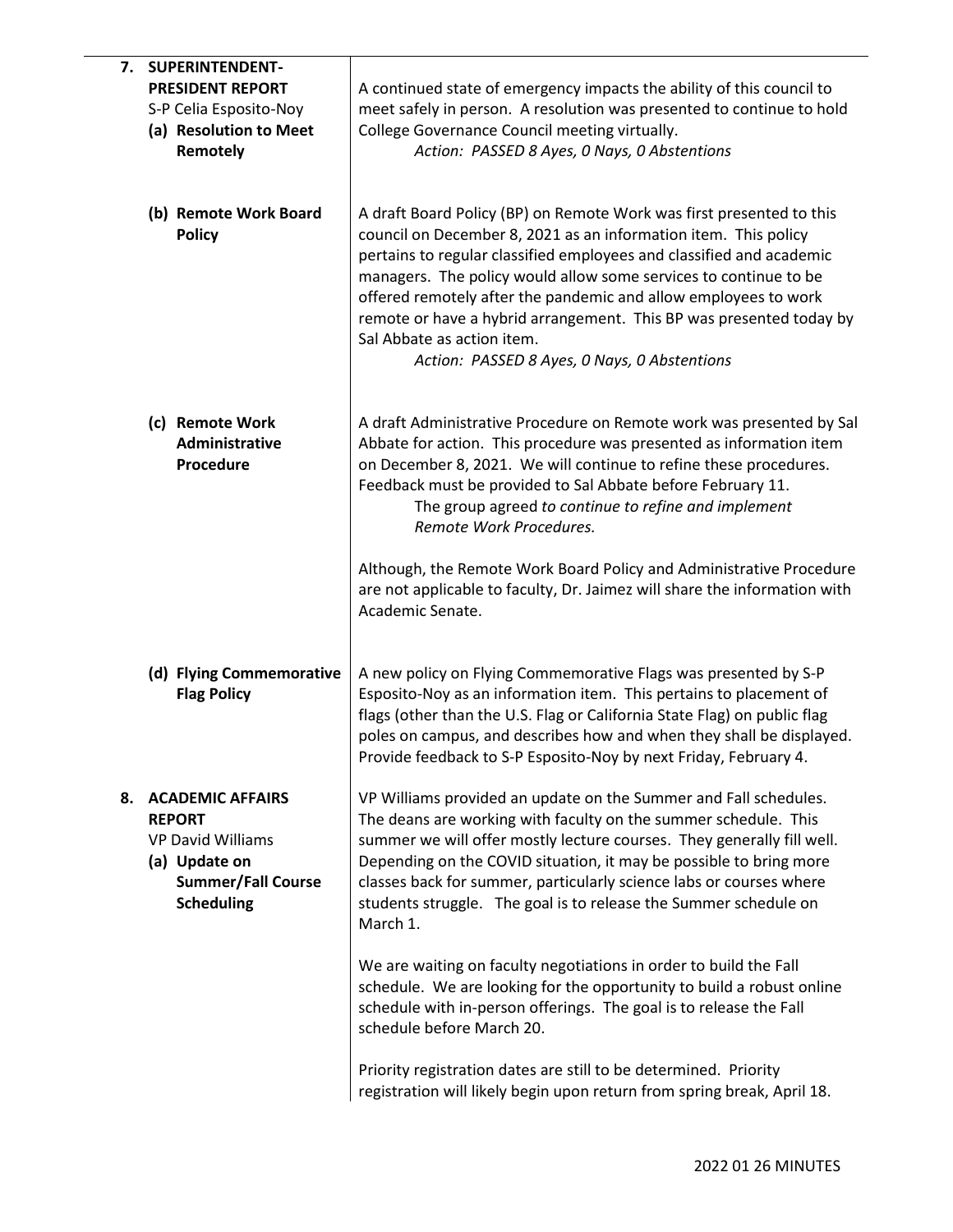|                                                                                                  | The Summer and Fall schedules will be viewable during spring break so<br>students can plan.                                                                                                                                                                                                                                                                                                                                |
|--------------------------------------------------------------------------------------------------|----------------------------------------------------------------------------------------------------------------------------------------------------------------------------------------------------------------------------------------------------------------------------------------------------------------------------------------------------------------------------------------------------------------------------|
|                                                                                                  |                                                                                                                                                                                                                                                                                                                                                                                                                            |
| (b) Pivot to Online<br><b>Instruction in Spring</b>                                              | Based on information from Public Health regarding the rapid spread of<br>the Omicron variant, the college made the decision to move all Spring<br>classes to online instruction for the first 5 weeks. For the safety of our<br>campus and community, the college found it necessary to move quickly<br>with this cautious approach. Five weeks should get us past the surge of<br>cases so we can be as safe as possible. |
| <b>STUDENT SERVICES</b><br>9.<br><b>REPORT</b><br>VP Shannon Cooper<br>(a) Student Mental Health | February is Black History Month. We will be focusing on health and<br>wellness in the black community and celebrating our champions leading<br>the effort in health and science fields. We will offer a series of<br>activities for our black male students in the spring focusing on mental<br>wellness and leadership.                                                                                                   |
|                                                                                                  | The Chancellor's Office has allocated funding for basic needs and<br>mental health. VP Cooper is in conversation with deans about a basic<br>needs infrastructure to include peer support.                                                                                                                                                                                                                                 |
|                                                                                                  | Timely MD will present their telehealth platform to administration next<br>week. Timely MD has been vetted by the Chancellor's Office and is<br>being used by several colleges around the state. Timely MD can<br>complement our instant urgent care service by offering mental health<br>care services.                                                                                                                   |
| 10. OTHER                                                                                        | COVID Testing: COVID testing and the turn-around time for results is<br>very complicated. We are working with the COVID workgroup to make<br>it more manageable and reasonable. There is discussion on requiring<br>once a week testing (for those who need to test) and a messaging<br>countdown prior to coming to campus of things to consider.                                                                         |
|                                                                                                  | The conditions in our county are constantly changing. We follow Public<br>Health guidelines for students and CalOSHA guidelines for employees.<br>The return to school/work protocol differs for students and employees<br>according to their vaccination status.                                                                                                                                                          |
|                                                                                                  | Students should be ordering their free test kits provided by the<br>government.                                                                                                                                                                                                                                                                                                                                            |
|                                                                                                  | CourseKey: We are working to get faculty access to their class rosters<br>so they will be able to verify students' ability to be on campus. Further<br>discussion is needed with the faculty union. The college hopes to have<br>more information by week 5 (the scheduled return date for on-ground<br>courses).                                                                                                          |
|                                                                                                  |                                                                                                                                                                                                                                                                                                                                                                                                                            |